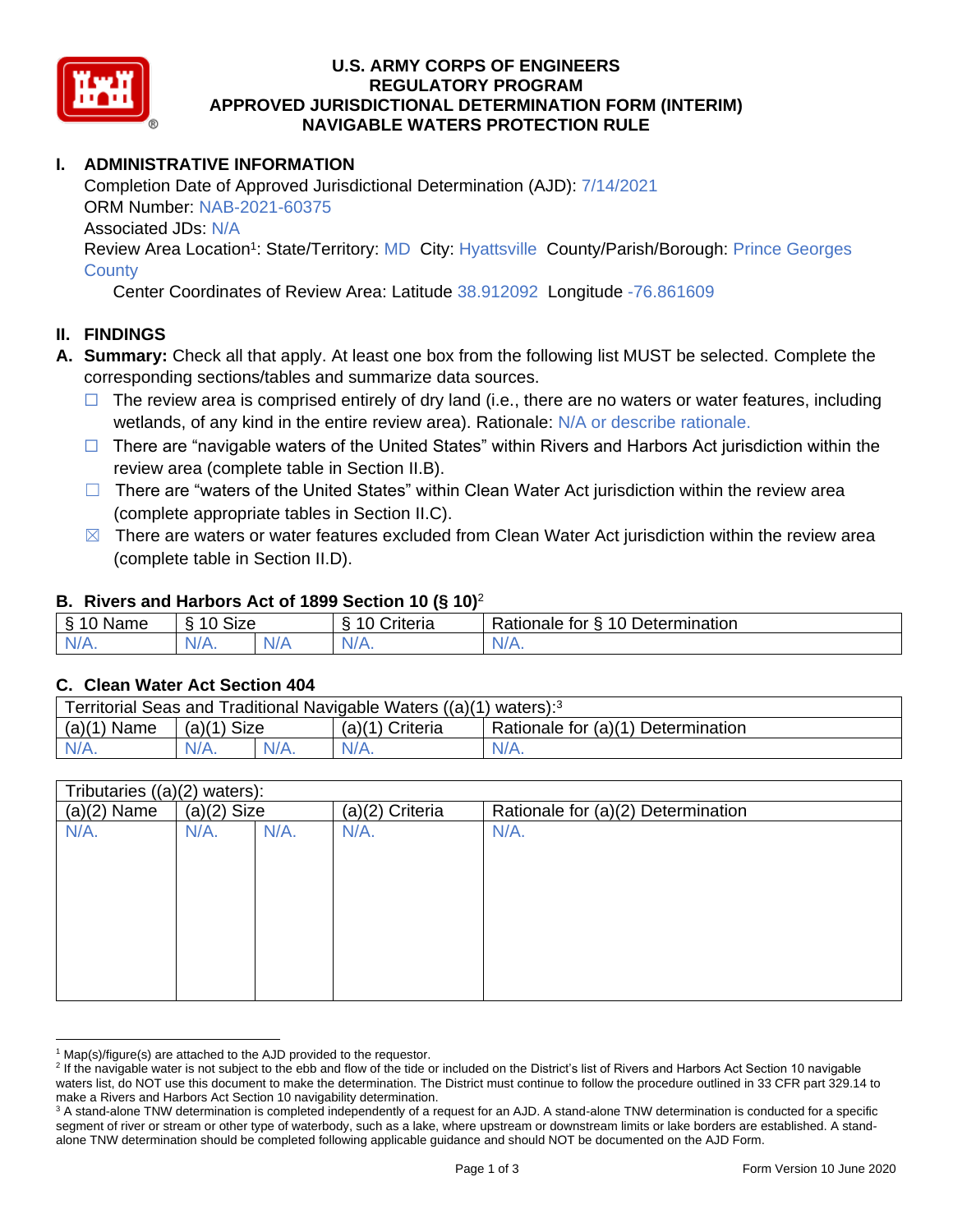

### **U.S. ARMY CORPS OF ENGINEERS REGULATORY PROGRAM APPROVED JURISDICTIONAL DETERMINATION FORM (INTERIM) NAVIGABLE WATERS PROTECTION RULE**

| Lakes and ponds, and impoundments of jurisdictional waters $((a)(3)$ waters): |               |         |                   |                                    |  |
|-------------------------------------------------------------------------------|---------------|---------|-------------------|------------------------------------|--|
| $(a)(3)$ Name                                                                 | $(a)(3)$ Size |         | $(a)(3)$ Criteria | Rationale for (a)(3) Determination |  |
| $N/A$ .                                                                       | $N/A$ .       | $N/A$ . | $N/A$ .           | $N/A$ .                            |  |
|                                                                               |               |         |                   |                                    |  |

| Adjacent wetlands ((a)(4) waters): |               |  |                   |                                    |  |
|------------------------------------|---------------|--|-------------------|------------------------------------|--|
| $(a)(4)$ Name                      | $(a)(4)$ Size |  | $(a)(4)$ Criteria | Rationale for (a)(4) Determination |  |
| $N/A$ .                            | $N/A$ .       |  |                   | $N/A$ .                            |  |

# **D. Excluded Waters or Features**

| Excluded waters $((b)(1) - (b)(12))$ : <sup>4</sup> |                       |                  |                                                                                                                                                                                                       |                                                                                                                                                                                                |  |
|-----------------------------------------------------|-----------------------|------------------|-------------------------------------------------------------------------------------------------------------------------------------------------------------------------------------------------------|------------------------------------------------------------------------------------------------------------------------------------------------------------------------------------------------|--|
| <b>Exclusion Name</b>                               | <b>Exclusion Size</b> |                  | Exclusion <sup>5</sup>                                                                                                                                                                                | Rationale for Exclusion Determination                                                                                                                                                          |  |
| <b>Stormwater</b><br>Management<br>Pond             | 1.6                   | $\text{acre}(s)$ | (b)(10)<br><b>Stormwater</b><br>control feature<br>constructed or<br>excavated in<br>upland or in a<br>non-jurisdictional<br>water to convey,<br>treat, infiltrate, or<br>store stormwater<br>runoff. | The Corps determined the stormwater<br>management pond was constructed in uplands<br>after a thorough analysis of online resources<br>including soil maps, historic aerials, and USGS<br>maps. |  |

## **III. SUPPORTING INFORMATION**

- **A. Select/enter all resources** that were used to aid in this determination and attach data/maps to this document and/or references/citations in the administrative record, as appropriate.
	- $\boxtimes$  Information submitted by, or on behalf of, the applicant/consultant: Prince Georges County Department
	- of Environment dated 2 March 2021.

This information is sufficient for purposes of this AJD. Rationale: N/A.

- ☐ Data sheets prepared by the Corps: N/A.
- □ Photographs: Other: N/A.
- $\Box$  Corps site visit(s) conducted on: N/A.
- ☐ Previous Jurisdictional Determinations (AJDs or PJDs): N/A.
- ☐ Antecedent Precipitation Tool: *provide detailed discussion in Section III.B*.
- ☒ USDA NRCS Soil Survey: Online Web Soil Survey
- ☒ USFWS NWI maps: NWI online wetland mapper
- $\boxtimes$  USGS topographic maps: The National Map

#### **Other data sources used to aid in this determination:**

| Data Source (select) | Name and/or date and other relevant information   |
|----------------------|---------------------------------------------------|
| <b>USGS Sources</b>  | 12 digit HUC: 020700100204; Lower Anacostia River |

<sup>4</sup> Some excluded waters, such as (b)(2) and (b)(4), may not be specifically identified on the AJD form unless a requestor specifically asks a Corps district to do so. Corps districts may, in case-by-case instances, choose to identify some or all of these waters within the review area.

 $5$  Because of the broad nature of the (b)(1) exclusion and in an effort to collect data on specific types of waters that would be covered by the (b)(1) exclusion, four sub-categories of (b)(1) exclusions were administratively created for the purposes of the AJD Form. These four sub-categories are not new exclusions, but are simply administrative distinctions and remain (b)(1) exclusions as defined by the NWPR.